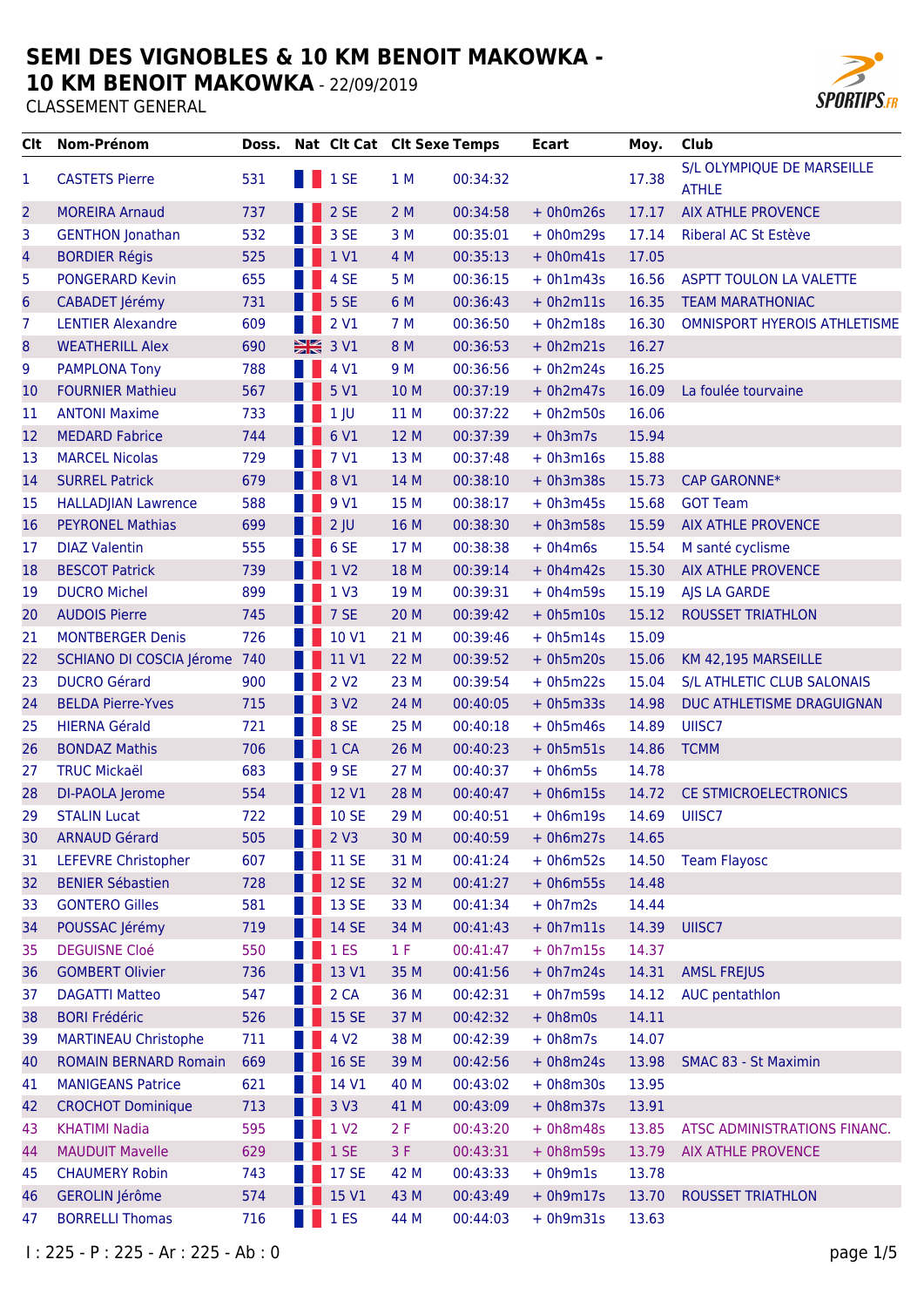**10 KM BENOIT MAKOWKA - 22/09/2019** 



| Clt | <b>Nom-Prénom</b>            | Doss. |                           | Nat Clt Cat Clt Sexe Temps |      |          | <b>Ecart</b>     | Moy.  | <b>Club</b>                                            |
|-----|------------------------------|-------|---------------------------|----------------------------|------|----------|------------------|-------|--------------------------------------------------------|
| 48  | <b>TASSY Guillaume</b>       | 680   |                           | 18 SE                      | 45 M | 00:44:10 | $+ 0h9m38s$      | 13.59 | <b>Promo Sports Loisirs</b>                            |
| 49  | <b>WEGEL Sebastien</b>       | 691   |                           | <b>19 SE</b>               | 46 M | 00:44:11 | $+ 0h9m39s$      | 13.58 | <b>STM</b>                                             |
| 51  | <b>ISSLER Paulina</b>        | 730   |                           | 2 SE                       | 4 F  | 00:44:17 | $+ 0h9m45s$      | 13.55 |                                                        |
| 52  | <b>LENTINI Kévin</b>         | 610   |                           | <b>21 SE</b>               | 48 M | 00:44:19 | $+ 0h9m47s$      | 13.54 |                                                        |
| 53  | <b>COULON Andre</b>          | 542   |                           | 5 V <sub>2</sub>           | 49 M | 00:44:29 | $+ 0h9m57s$      | 13.49 |                                                        |
| 54  | <b>MARTIN Lucas</b>          | 625   |                           | 4 V3                       | 50 M | 00:44:31 | $+ 0h9m59s$      | 13.48 | EP MANOSQUE ATHLETISME                                 |
| 55  | <b>BONNEFOY Eric</b>         | 522   |                           | 16 V1                      | 51 M | 00:44:32 | $+ 0h10m0s$      | 13.48 | <b>BANDOL SANARY SAINT-CYR</b><br><b>ATHLETISME</b>    |
| 56  | <b>CHIAPPETTA Magalie</b>    | 537   |                           | 2 V <sub>2</sub>           | 5F   | 00:44:35 | $+ 0h10m3s$      | 13.46 | S/L AIX ATHLE PROVENCE                                 |
| 57  | DESBOUCHAGES Christophe 552  |       |                           | 17 V1                      | 52 M | 00:44:40 | $+ 0h10m8s$      | 13.44 |                                                        |
| 58  | <b>FAUCHET Louis</b>         | 565   |                           | 3 CA                       | 53 M | 00:45:33 | $+ 0h11m1s$      | 13.18 | <b>AC VIDAUBAN</b>                                     |
| 59  | <b>OUDIN Sylvia</b>          | 647   |                           | 1 V1                       | 6 F  | 00:45:39 | $+ 0h11m7s$      | 13.15 |                                                        |
| 60  | <b>MAILLARY Pierre</b>       | 620   |                           | <b>22 SE</b>               | 54 M | 00:45:45 | $+ 0h11m13s$     | 13.12 | <b>S.L. Hospitaliers Toulon</b>                        |
| 61  | <b>VALLA Teddy</b>           | 686   |                           | <b>23 SE</b>               | 55 M | 00:45:59 | $+ 0h11m27s$     | 13.05 |                                                        |
| 62  | <b>GUEROUALI Samir</b>       | 583   |                           | 18 V1                      | 56 M | 00:46:01 | $+ 0h11m29s$     | 13.04 |                                                        |
| 63  | <b>VIENCO Laurent</b>        | 689   |                           | 19 V1                      | 57 M | 00:46:05 | $+ 0h11m33s$     | 13.02 | <b>OLYMPIQUE TARADEAU-LORGUES</b><br><b>ATHLETISME</b> |
| 64  | <b>REBROND Frederic</b>      | 663   |                           | 20 V1                      | 58 M | 00:46:08 | $+ 0h11m36s$     | 13.01 | <b>SSSP</b>                                            |
| 65  | <b>BESSID Nadia</b>          | 520   |                           | 3 SE                       | 7F   | 00:46:26 | $+ 0h11m54s$     | 12.93 |                                                        |
| 66  | <b>CALABRESE Jean-Claude</b> | 529   |                           | 6 V <sub>2</sub>           | 59 M | 00:46:39 | $+ 0h12m7s$      | 12.87 |                                                        |
| 67  | <b>DESMONS Frédéric</b>      | 710   |                           | 21 V1                      | 60 M | 00:46:56 | $+ 0h12m24s$     | 12.79 |                                                        |
| 68  | <b>SAVIGNAT Laurent</b>      | 673   |                           | 22 V1                      | 61 M | 00:47:03 | $+ 0h12m31s$     | 12.76 |                                                        |
| 69  | <b>LESAGE Patrick</b>        | 614   |                           | 7 <sub>V2</sub>            | 62 M | 00:47:22 | $+ 0h12m50s$     | 12.67 |                                                        |
| 70  | PIECQ Natacha                | 653   |                           | 2 V1                       | 8F   | 00:47:40 | $+ 0h13m8s$      | 12.59 | <b>BSSA</b>                                            |
| 71  | <b>BEZIERS Philippe</b>      | 521   |                           | 8 V <sub>2</sub>           | 63 M | 00:47:40 | $+ 0h13m8s$      | 12.59 | <b>UAVH AUBAGNE*</b>                                   |
| 72  | <b>MORELLINI Olivier</b>     | 642   |                           | 23 V1                      | 64 M | 00:47:45 | $+ 0h13m13s$     | 12.57 |                                                        |
| 73  | <b>RAHAL Moussa</b>          | 735   |                           | 5 <sub>V3</sub>            | 65 M | 00:47:53 | $+ 0h13m21s$     | 12.53 |                                                        |
| 74  | <b>OZEROV Valerii</b>        | 648   |                           | <b>24 SE</b>               | 66 M | 00:47:56 | $+ 0h13m24s$     | 12.52 |                                                        |
| 75  | LO PRESTI Stephane           | 616   |                           | 25 SE                      | 67 M | 00:47:59 | $+ 0h13m27s$     | 12.51 |                                                        |
| 76  | <b>LOBELLO Damien</b>        | 725   |                           | 24 V1                      | 68 M | 00:48:00 | + 0h13m28s 12.50 |       | <b>USAM TOULON</b>                                     |
| 77  | <b>PLAT Emmanuelle</b>       | 654   | <b>The Contract State</b> | 4 SE                       | 9 F  | 00:48:08 | $+ 0h13m36s$     | 12.47 |                                                        |
| 78  | <b>MAURY Christophe</b>      | 631   |                           | 26 SE                      | 69 M | 00:48:11 | $+ 0h13m39s$     | 12.46 |                                                        |
| 79  | <b>BERTONE Catherine</b>     | 518   |                           | <b>1</b> 3 V2              | 10F  | 00:48:18 | $+ 0h13m46s$     | 12.43 | LA FOULEE OLLIOULAISE CAP<br><b>GARONNE</b>            |
| 80  | <b>MOREAU Fabrice</b>        | 641   |                           | 25 V1                      | 70 M | 00:48:38 | $+ 0h14m6s$      | 12.34 | <b>LONDAIS ATHLETIC</b><br><b>MEDITERRANEEN</b>        |
| 81  | <b>LUCIANO Céline</b>        | 618   |                           | 5 SE                       | 11F  | 00:48:39 | $+ 0h14m7s$      | 12.34 |                                                        |
| 82  | <b>SOURDEVAL Nina</b>        | 678   |                           | 1 CA                       | 12 F | 00:48:49 | $+ 0h14m17s$     | 12.30 | <b>TRAIL ATHLETISME BESSOIS</b>                        |
| 83  | <b>ISRAEL Clement</b>        | 592   |                           | 27 SE                      | 71 M | 00:49:04 | $+ 0h14m32s$     | 12.23 |                                                        |
| 84  | <b>MOLINA Julien</b>         | 640   |                           | 26 V1                      | 72 M | 00:49:06 | $+ 0h14m34s$     | 12.22 | CE STMICROELECTRONICS                                  |
| 85  | <b>DOSTAL Franck</b>         | 558   |                           | 9 V <sub>2</sub>           | 73 M | 00:49:09 | + 0h14m37s 12.21 |       |                                                        |
| 86  | <b>NADJAR Charles</b>        | 644   |                           | <b>28 SE</b>               | 74 M | 00:49:14 | $+ 0h14m42s$     | 12.19 |                                                        |
| 87  | <b>ROUSSEL Alexis</b>        | 671   |                           | 2ES                        | 75 M | 00:49:21 | $+ 0h14m49s$     | 12.16 |                                                        |
| 88  | <b>MASCLAUX Nicolas</b>      | 627   |                           | 27 V1                      | 76 M | 00:49:22 | $+ 0h14m50s$     | 12.16 | <b>St Maxipied</b>                                     |
| 89  | <b>CASABIANCA Nathalie</b>   | 738   |                           | 6 SE                       | 13 F | 00:49:27 | $+ 0h14m55s$     | 12.14 | <b>ACP MARSEILLE</b>                                   |
| 90  | <b>SOIRAT Michel</b>         | 712   |                           | 6 V3                       | 77 M | 00:49:29 | $+ 0h14m57s$     | 12.13 |                                                        |
| 91  | ROUSSEL Rafaël               | 670   |                           | 4 CA                       | 78 M | 00:49:30 | + 0h14m58s 12.13 |       |                                                        |
| 92  | <b>PATRY Emmanuelle</b>      | 649   |                           | 7 SE                       | 14 F | 00:49:34 | $+ 0h15m2s$      | 12.10 |                                                        |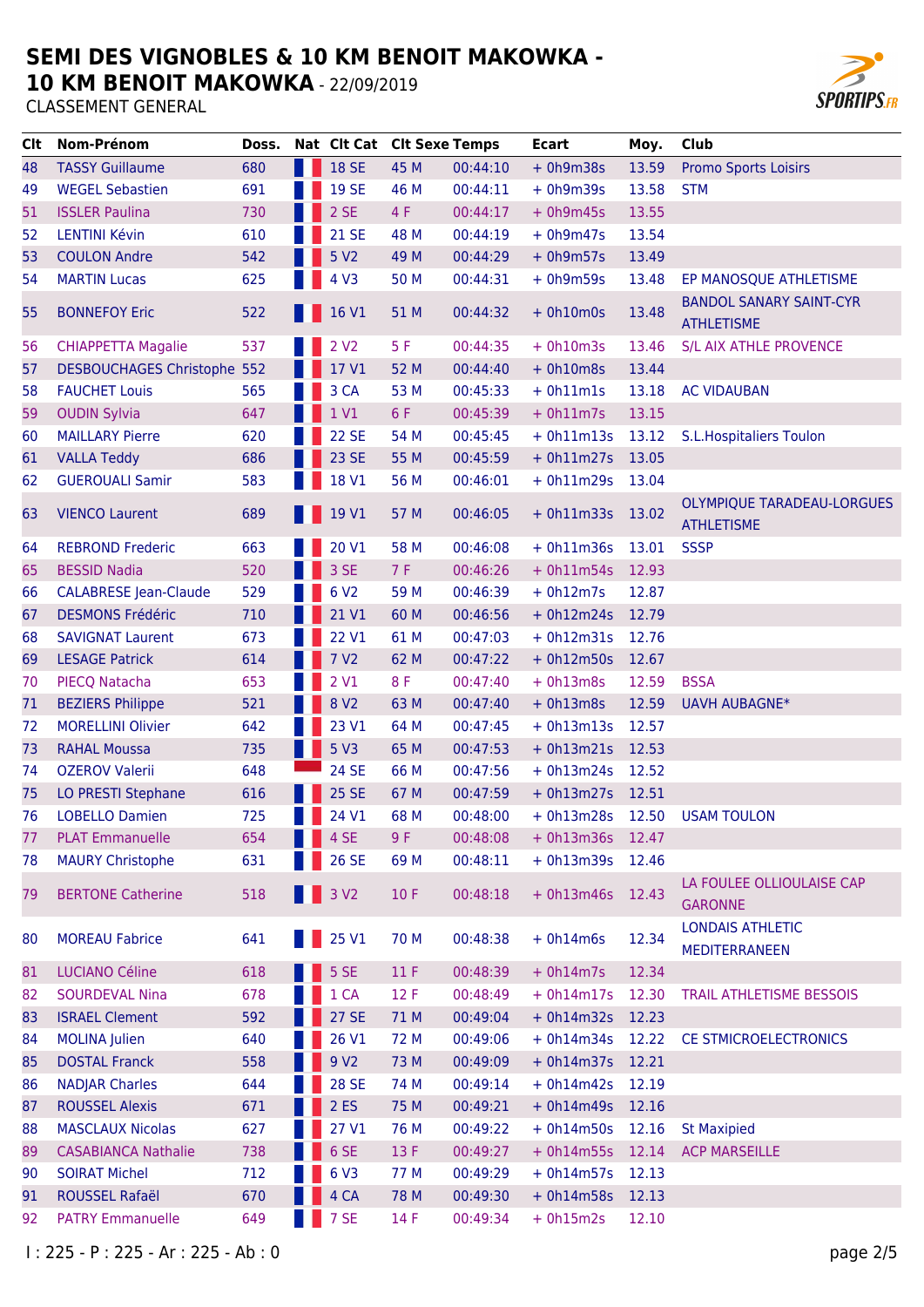**10 KM BENOIT MAKOWKA - 22/09/2019** 



| Clt | Nom-Prénom                           | Doss. |      |                   | Nat Clt Cat Clt Sexe Temps |          | Ecart            | Moy.  | Club                           |
|-----|--------------------------------------|-------|------|-------------------|----------------------------|----------|------------------|-------|--------------------------------|
| 93  | <b>LE CAM Frederic</b>               | 602   | a se | 10 V <sub>2</sub> | 79 M                       | 00:49:45 | $+ 0h15m13s$     | 12.06 | <b>ROUSSET TRIATHLON</b>       |
| 94  | <b>MADINIER Marc</b>                 | 701   |      | <b>29 SE</b>      | 80 M                       | 00:49:49 | $+ 0h15m17s$     | 12.05 |                                |
| 95  | <b>ASTIC Martine</b>                 | 507   |      | 4 V <sub>2</sub>  | 15 F                       | 00:49:54 | $+ 0h15m22s$     | 12.03 |                                |
| 96  | <b>MICHAUD Sandrine</b>              | 638   |      | 8 SE              | 16 F                       | 00:49:58 | $+ 0h15m26s$     | 12.01 | <b>SMAC</b>                    |
| 97  | <b>ANDREANI Joanne</b>               | 742   |      | 2ES               | 17F                        | 00:50:08 | $+ 0h15m36s$     | 11.97 | <b>AMC AUBAGNE</b>             |
| 98  | <b>BLEY Tony</b>                     | 695   |      | 3ES               | 81 M                       | 00:50:16 | $+ 0h15m44s$     | 11.94 |                                |
| 99  | <b>DANIEL Franck</b>                 | 790   |      | 28 V1             | 82 M                       | 00:50:16 | $+ 0h15m44s$     | 11.94 |                                |
| 100 | <b>RAPUZZI Frederic</b>              | 662   |      | 29 V1             | 83 M                       | 00:50:25 | $+ 0h15m53s$     | 11.90 |                                |
| 101 | <b>NONNET Alain</b>                  | 646   |      | 7 V3              | 84 M                       | 00:50:31 | $+ 0h15m59s$     | 11.88 |                                |
| 102 | <b>BRIEUC Michel</b>                 | 789   |      | 1 V4              | 85 M                       | 00:50:32 | $+ 0h16m0s$      | 11.88 |                                |
|     | 103 MORVAN Loïc                      | 643   |      | 30 V1             | 86 M                       | 00:50:54 | $+ 0h16m22s$     | 11.79 |                                |
|     | 104 CONVERS Hervé                    | 539   |      | 30 SE             | 87 M                       | 00:51:05 | $+ 0h16m33s$     | 11.75 |                                |
|     | 105 GUIGNARD Claire                  | 585   |      | 9 SE              | 18 F                       | 00:51:14 | $+ 0h16m42s$     | 11.71 |                                |
| 106 | <b>MOUROUX Xavier</b>                | 718   |      | 31 V1             | 88 M                       | 00:51:21 | $+ 0h16m49s$     | 11.69 |                                |
| 107 | <b>BABOU Eric</b>                    | 508   |      | 32 V1             | 89 M                       | 00:51:24 | $+ 0h16m52s$     | 11.68 | <b>S.L.Hospitaliers Toulon</b> |
|     | 108 TRUC Christine                   | 684   |      | <b>10 SE</b>      | 19 F                       | 00:51:29 | $+ 0h16m57s$     | 11.66 |                                |
|     | 109 BRUNET Charlotte                 | 527   |      | 3 ES              | 20F                        | 00:51:37 | $+ 0h17m5s$      | 11.63 |                                |
|     | 110 VALLON Patrick                   | 687   |      | 2 V4              | 90 M                       | 00:51:38 | $+ 0h17m6s$      | 11.62 | <b>Hyères Rumine</b>           |
|     | 111 MERCELAT Gilles                  | 634   |      | 11 V <sub>2</sub> | 91 M                       | 00:52:06 | $+ 0h17m34s$     | 11.52 |                                |
|     | 112 MOUROUX Nathalie                 | 720   |      | 3 V1              | 21F                        | 00:52:06 | $+ 0h17m34s$     | 11.52 | <b>ROQ TRAIL ATTITUDE</b>      |
|     | 113 PESLERBE Blandine                | 734   |      | 5 V2              | 22 F                       | 00:52:11 | $+ 0h17m39s$     | 11.50 | <b>CABEAUCAIRE</b>             |
|     | 114 CARPINE Stephane                 | 530   |      | 33 V1             | 92 M                       | 00:52:35 | $+ 0h18m3s$      | 11.41 |                                |
|     | 115 URVOY Gwénaëlle                  | 685   |      | 4 V1              | 23 F                       | 00:52:44 | + 0h18m12s 11.38 |       | PREPA PHYSIQUE MIRAMAS         |
| 116 | <b>KERDRAON Paul</b>                 | 594   |      | 5 CA              | 93 M                       | 00:52:45 | $+ 0h18m13s$     | 11.38 |                                |
|     | 117 CHAIX Gerard                     | 534   |      | 8 V3              | 94 M                       | 00:53:12 | $+ 0h18m40s$     | 11.28 | CE STMICROELECTRONICS          |
|     | 118 HAEZEBAERT Nicole                | 587   |      | 1 <sub>V</sub> 3  | 24 F                       | 00:53:13 | $+ 0h18m41s$     | 11.28 | OMNISPORT HYEROIS ATHLETISME   |
|     | 119 CROIZER Yannick                  | 545   |      | 34 V1             | 95 M                       | 00:53:22 | $+ 0h18m50s$     | 11.25 |                                |
|     | 120 TROIN-CHAUTARD Céline            | 682   |      | 5 V1              | 25 F                       | 00:53:27 | $+ 0h18m55s$     | 11.23 | Ste Maxime Athlé               |
|     | 121 PRUNCK Mireille                  | 661   |      | 2 V3              | 26 F                       | 00:53:31 | $+ 0h18m59s$     | 11.21 | verdon 3 terroirs              |
|     | 122 SCHMITT Didier                   | 676   |      | 12 V <sub>2</sub> | 96 M                       | 00:53:39 | $+ 0h19m7s$      | 11.19 |                                |
|     | 123 GOELLER Karine                   | 577   |      | 6 V1              | 27 F                       | 00:53:45 | + 0h19m13s 11.17 |       |                                |
|     | 124 LABROT Lucas                     | 598   |      | 6 <sub>CA</sub>   | 97 M                       | 00:53:59 | $+ 0h19m27s$     | 11.12 |                                |
|     | 125 GUIRAMAND Pauline                | 586   |      | <b>11 SE</b>      | 28 F                       | 00:54:01 | $+ 0h19m29s$     | 11.11 | FOS Olympique Club             |
|     | 126 GALAN Rémi                       | 570   |      | 31 SE             | 98 M                       | 00:54:06 | $+ 0h19m34s$     | 11.09 |                                |
| 127 | <b>PONS Sylvia</b>                   | 656   |      | 7 V1              | 29 F                       | 00:54:27 | $+ 0h19m55s$     | 11.02 | <b>LFA TRETS</b>               |
|     | 128 ALBARRACIN Estelle               | 709   |      | 8 V1              | 30 F                       | 00:54:27 | $+ 0h19m55s$     | 11.02 |                                |
|     | 129 BALLEREAU Audrey                 | 510   |      | <b>12 SE</b>      | 31 F                       | 00:54:34 | $+ 0h20m2s$      | 11.00 |                                |
|     | 130 DEKUYPERE Jérôme                 | 551   |      | 32 SE             | 99 M                       | 00:54:42 | $+ 0h20m10s$     | 10.97 |                                |
|     | 131 HUYNH Alain                      | 749   |      | 33 SE             | 100 M                      | 00:54:44 | $+ 0h20m12s$     | 10.97 |                                |
|     | 132 COLLIN Guillaume                 | 741   |      | 34 SE             | 101 M                      | 00:54:44 | $+ 0h20m12s$     | 10.97 |                                |
|     | 133 MASIA Claudette                  | 628   |      | 1 V4              | 32 F                       | 00:54:53 | + 0h20m21s 10.94 |       | UST Courir à St Tropez         |
| 134 | <b>BRUTINEL HUGHES</b><br>Chrystelle | 692   |      | 9 V1              | 33 F                       | 00:54:55 | $+ 0h20m23s$     | 10.93 |                                |
|     | 135 SAVIGNAT Vanina                  | 674   |      | 10 V1             | 34 F                       | 00:54:59 | $+ 0h20m27s$     | 10.92 |                                |
|     | 136 COURTEVILLE Céline               | 544   |      | 11 V1             | 35 F                       | 00:55:01 | $+ 0h20m29s$     | 10.91 | <b>LFA TRETS</b>               |
|     | 137 FRANCOIS Thierry                 | 568   |      | 9 <sub>V</sub> 3  | 102 M                      | 00:55:02 | $+ 0h20m30s$     | 10.91 |                                |
|     | 138 BENVENUTI Olivier                | 516   |      | 35 V1             | 103 M                      | 00:55:06 | $+ 0h20m34s$     | 10.89 |                                |
|     | 139 THELIOU Nathalie                 | 702   |      | 12 V1             | 36 F                       | 00:55:34 | $+ 0h21m2s$      | 10.80 | <b>TCMM</b>                    |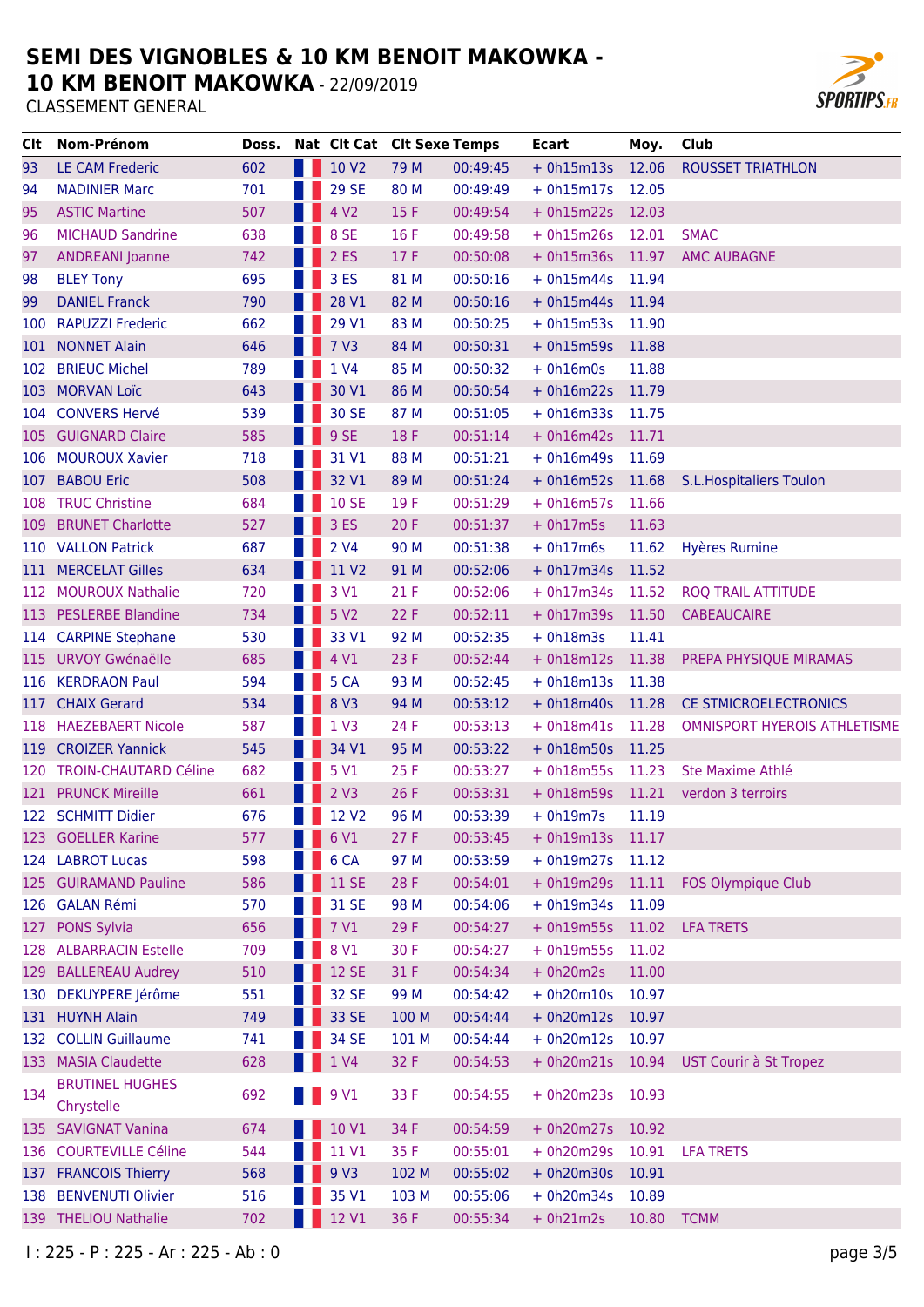**10 KM BENOIT MAKOWKA - 22/09/2019** 



| CIt.  | Nom-Prénom                          | Doss. | Nat Clt Cat Clt Sexe Temps |       |          | Ecart           | Moy.  | Club                            |
|-------|-------------------------------------|-------|----------------------------|-------|----------|-----------------|-------|---------------------------------|
| 140   | <b>MERANDAT Marc</b>                | 633   | 13 V <sub>2</sub>          | 104 M | 00:55:34 | $+ 0h21m2s$     | 10.80 | Courir à Meyreuil               |
| 141   | <b>PORCEDDU Dominique</b>           | 658   | 36 V1                      | 105 M | 00:55:44 | $+ 0h21m12s$    | 10.77 | <b>ASOA</b>                     |
|       | 142 FIORETTI Jean                   | 566   | 14 V <sub>2</sub>          | 106 M | 00:55:57 | $+ 0h21m25s$    | 10.73 |                                 |
| 143 - | <b>CROSNIER Cécilia</b>             | 546   | 13 V1                      | 37 F  | 00:56:00 | $+ 0h21m28s$    | 10.72 | PREPA-PHYSIQUE MIRAMAS          |
| 144   | <b>GOELLER Pauline</b>              | 578   | 4 <sub>ES</sub>            | 38 F  | 00:56:05 | $+ 0h21m33s$    | 10.70 |                                 |
| 145   | <b>CHATELAIN-ESCHBACH Doris 707</b> |       | 14 V1                      | 39 F  | 00:56:09 | $+ 0h21m37s$    | 10.69 | <b>TCMM</b>                     |
| 146   | <b>DAUFRESNE Valéry</b>             | 548   | 37 V1                      | 107 M | 00:56:11 | $+ 0h21m39s$    | 10.68 |                                 |
| 147   | <b>RUSSO Mattéo</b>                 | 694   | 4 <sub>ES</sub>            | 108 M | 00:56:34 | $+ 0h22m2s$     | 10.61 |                                 |
| 148   | <b>LEPRINCE Thibaut</b>             | 612   | 35 SE                      | 109 M | 00:56:38 | $+ 0h22m6s$     | 10.60 |                                 |
|       | 149 TEURLAY Steeve                  | 681   | 38 V1                      | 110 M | 00:56:39 | $+ 0h22m7s$     | 10.59 |                                 |
| 150   | <b>DEDON Marc</b>                   | 549   | 39 V1                      | 111 M | 00:56:47 | $+ 0h22m15s$    | 10.57 |                                 |
| 151   | <b>BONTEMPS Séverine</b>            | 524   | 15 V1                      | 40 F  | 00:56:47 | $+ 0h22m15s$    | 10.57 |                                 |
|       | 152 PICQUE Franck                   | 652   | 15 V <sub>2</sub>          | 112 M | 00:56:49 | $+ 0h22m17s$    | 10.56 |                                 |
| 153 - | <b>HECQUET Sylvain</b>              | 589   | 36 SE                      | 113 M | 00:57:09 | $+ 0h22m37s$    | 10.50 |                                 |
| 154   | <b>DONATI Robert</b>                | 557   | 10 V3                      | 114 M | 00:57:17 | $+ 0h22m45s$    | 10.48 |                                 |
| 155   | <b>PERRISSOUD Thomas</b>            | 696   | <b>5 ES</b>                | 115 M | 00:57:42 | $+ 0h23m10s$    | 10.40 |                                 |
|       | 156 THELIOU Julie                   | 703   | 1 <sub>1</sub>             | 41 F  | 00:57:44 | $+ 0h23m12s$    | 10.40 | <b>TCMM</b>                     |
| 157   | <b>MARTIN Bruno</b>                 | 624   | 16 V2                      | 116 M | 00:57:45 | $+ 0h23m13s$    | 10.39 |                                 |
| 158   | <b>CASU Fabienne</b>                | 533   | 16 V1                      | 42 F  | 00:57:45 | $+ 0h23m13s$    | 10.39 | Prepa physique miramas          |
|       | 159 LEHMANN Eddy                    | 608   | 40 V1                      | 117 M | 00:57:59 | $+ 0h23m27s$    | 10.35 | <b>St Maxipied</b>              |
| 160   | <b>RICHARD Frédérique</b>           | 665   | 6 V <sub>2</sub>           | 43 F  | 00:58:11 | $+ 0h23m39s$    | 10.32 | prépa physique Miramas          |
| 161   | <b>BATISSE Florent</b>              | 513   | 17 V2                      | 118 M | 00:58:12 | $+ 0h23m40s$    | 10.31 |                                 |
| 162   | <b>BENALI Mohamed</b>               | 515   | 11 V3                      | 119 M | 00:58:31 | $+ 0h23m59s$    | 10.26 |                                 |
| 163   | <b>MEZIANI Tony</b>                 | 637   | 37 SE                      | 120 M | 00:58:36 | $+ 0h24m4s$     | 10.24 |                                 |
| 164   | <b>BALLEREAU Agnès</b>              | 509   | <b>13 SE</b>               | 44 F  | 00:58:45 | $+ 0h24m13s$    | 10.22 |                                 |
|       | 165 ANGUITA Laurie                  | 504   | 14 SE                      | 45 F  | 00:58:56 | $+ 0h24m24s$    | 10.18 |                                 |
|       | 166 GOUMÉ Frédéric                  | 746   | 38 SE                      | 121 M | 00:58:59 | $+ 0h24m27s$    | 10.18 |                                 |
| 167   | <b>POUPON Elodie</b>                | 660   | <b>15 SE</b>               | 46 F  | 00:59:12 | $+ 0h24m40s$    | 10.14 |                                 |
| 168   | <b>GOMEZ Cedric</b>                 | 580   | 41 V1                      | 122 M | 00:59:14 | $+ 0h24m42s$    | 10.13 | kit-alcoolos-team               |
|       | 169 HREBLAY Thomas                  | 590   | 42 V1                      | 123 M | 00:59:17 | $+ 0h24m45s$    | 10.12 | kit-alcoolos-team               |
| 170   | <b>SAVORNIN Ingrid</b>              | 675   | 17 V1                      | 47 F  | 00:59:20 | $+ 0h24m48s$    | 10.12 |                                 |
|       | 171 BIAUT Mathieu                   | 727   | $3$ JU                     | 124 M | 00:59:21 | $+ 0h24m49s$    | 10.11 |                                 |
| 172   | <b>BALOSSIER Anne</b>               | 512   | <b>16 SE</b>               | 48 F  | 00:59:27 | $+ 0h24m55s$    | 10.10 |                                 |
| 173   | <b>DOBY Isabelle</b>                | 556   | 18 V1                      | 49 F  | 00:59:30 | $+ 0h24m58s$    | 10.09 |                                 |
|       | 174 LEPREUX Patricia                | 611   | 3 <sub>V</sub> 3           | 50 F  | 00:59:34 | $+ 0h25m2s$     | 10.08 | <b>S.L. Hospitaliers Toulon</b> |
| 175   | <b>GOMEZ Severine</b>               | 579   | 19 V1                      | 51F   | 00:59:35 | $+ 0h25m3s$     | 10.07 | kit-alcoolos-team               |
|       | 176 BERTRAND Patrick                | 519   | 12 V3                      | 125 M | 00:59:54 | $+ 0h25m22s$    | 10.02 |                                 |
| 177   | <b>LALOT Estelle</b>                | 600   | <b>17 SE</b>               | 52 F  | 01:00:21 | $+ 0h25m49s$    | 9.94  | Les foulées du loriot           |
| 178   | <b>MEYNARD Gérard</b>               | 632   | 13 V3                      | 126 M | 01:00:34 | $+ 0h26m2s$     | 9.91  |                                 |
| 179   | <b>SCHWAB Christelle</b>            | 677   | 20 V1                      | 53 F  | 01:01:12 | $+ 0h26m40s$    | 9.81  | club de nous                    |
| 180   | <b>IMBERT Olivier</b>               | 591   | 14 V3                      | 127 M | 01:01:23 | $+ 0h26m51s$    | 9.78  |                                 |
| 181   | <b>DUVAL Elizabeth</b>              | 698   | 21 V1                      | 54 F  | 01:01:31 | $+ 0h26m59s$    | 9.75  |                                 |
|       | 182 GALVEZ Patrick                  | 571   | 18 V <sub>2</sub>          | 128 M | 01:01:32 | $+ 0h27m0s$     | 9.75  |                                 |
|       | 183 SCIRI Névine                    | 708   | <b>18 SE</b>               | 55 F  | 01:02:07 | $+ 0h27m35s$    | 9.66  |                                 |
|       | 184 GIOTARD Nicol                   | 732   | 4 V3                       | 56 F  | 01:02:22 | $+ 0h27m50s$    | 9.62  |                                 |
| 185   | <b>GUIFFRAY Philippe</b>            | 584   | 19 V2                      | 129 M | 01:02:23 | $+ 0h27m51s$    | 9.62  |                                 |
|       | 186 CUGLIO Sophie                   | 697   | 22 V1                      | 57 F  | 01:02:46 | $+ 0h28m14s$    | 9.56  |                                 |
|       | 187 LE COCQUEN Arnaud               | 603   | 39 SE                      | 130 M | 01:03:13 | + 0h28m41s 9.49 |       |                                 |